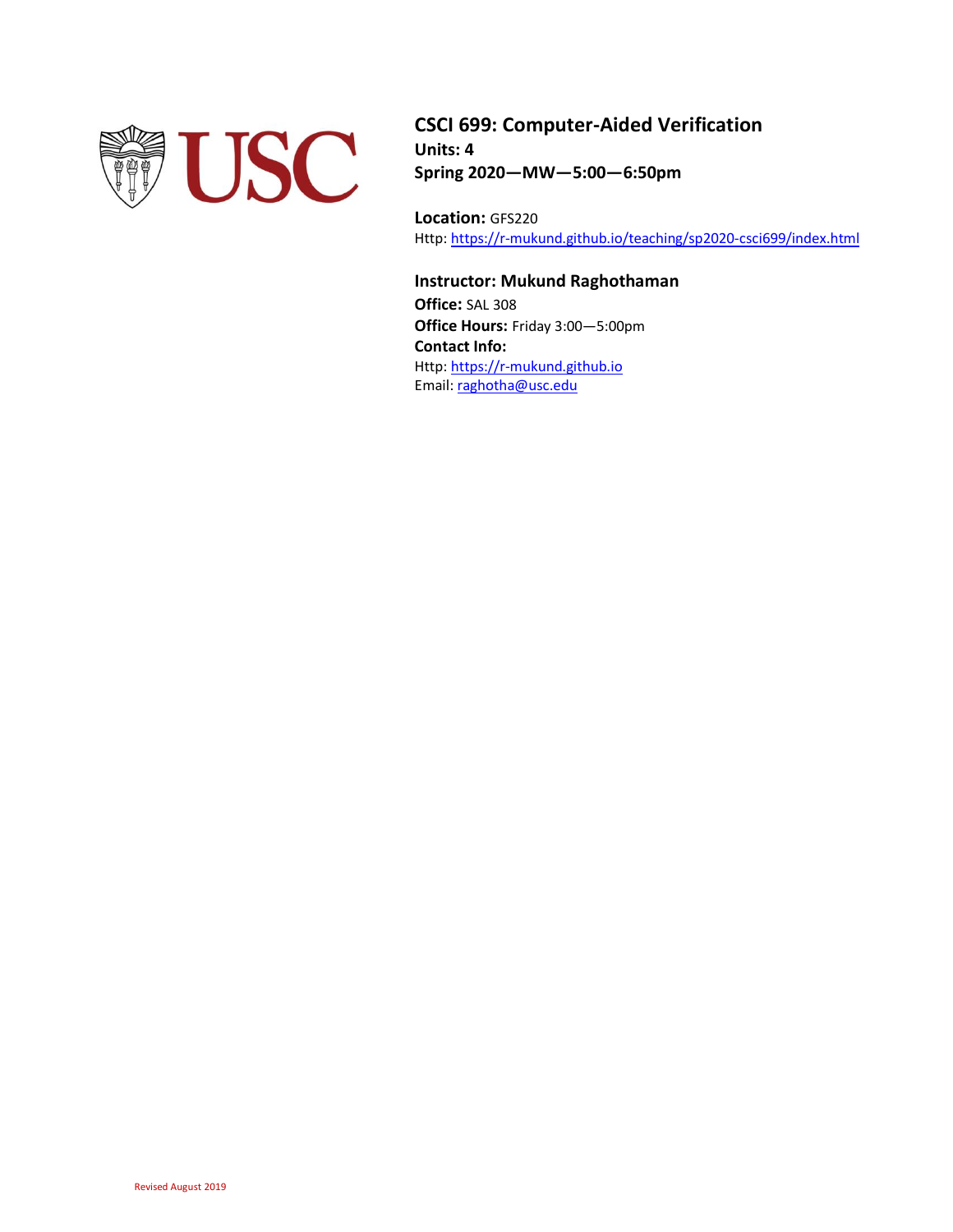# **Course Description**

How does a programmer convince their colleagues that a piece of code does what was intended? How do they find bugs in the software they ship? And can the tools used for these activities also help in developing code that is correct, *by construction*?

This course will equip the student to answer these questions, and serve as an introduction to the principles and practices of software verification and program synthesis. We will study fundamental ideas such as symbolic execution, invariants, and abstract interpretation. We will also study how constraint solvers work, how they can be used to reason about code, and how they can be used as the building blocks of sophisticated program synthesis systems.

The course will cover both the theory underlying the design of these tools and their use in practice. Furthermore, by studying their application in areas such as networking and security, we will emphasize their relevance to the working computer scientist.

# **Learning Objectives**

After this course, the successful student will be able to:

- 1. Prove properties of simple programs by devising appropriate invariants and ranking functions
- 2. Use constraint solvers to solve various problems
- 3. Explain the operation of modern constraint solvers, including unit propagation, back-tracking, clause learning, and theory combination
- 4. Explain the ideas behind abstract interpretation, including specific instantiations such as predicate abstraction and dataflow analyses
- 5. Implement simple static analyses for a tiny imperative programming language
- 6. Use and explain the operation of CEGIS-based program synthesizers

# **Prerequisite(s):**

- 1. The course will expect a certain amount of mathematical maturity from its students, at least at the level of CSCI 170, and preferably at the level of CSCI 270.
- 2. We will be *reasoning about code*: we expect that the student will already be proficient in writing it. CSCI 301, CSCI 350, and similar courses are appropriate baselines.

# **Technological Proficiency and Hardware/Software Required**

For the practical component of homework assignments, we will use various freely available software packages. Most Linux laptop and desktop workstations will be suitable for this purpose. The preliminary setup and low-level mechanics may be different, but Mac and Windows computers could potentially also be used.

# **Required Readings**

We will assign readings from the following sources:

- 1. Michael Gordon. *Background Reading on Hoare Logic.* 2016. Accessible fro[m https://www.cl.cam.ac.uk/archive/mjcg/HL/Notes/Notes.pdf.](https://www.cl.cam.ac.uk/archive/mjcg/HL/Notes/Notes.pdf)
- 2. Daniel Kroening and Ofer Strichman. *Decision Procedures: An Algorithmic Point of View.* 2nd edition. Springer, 2016.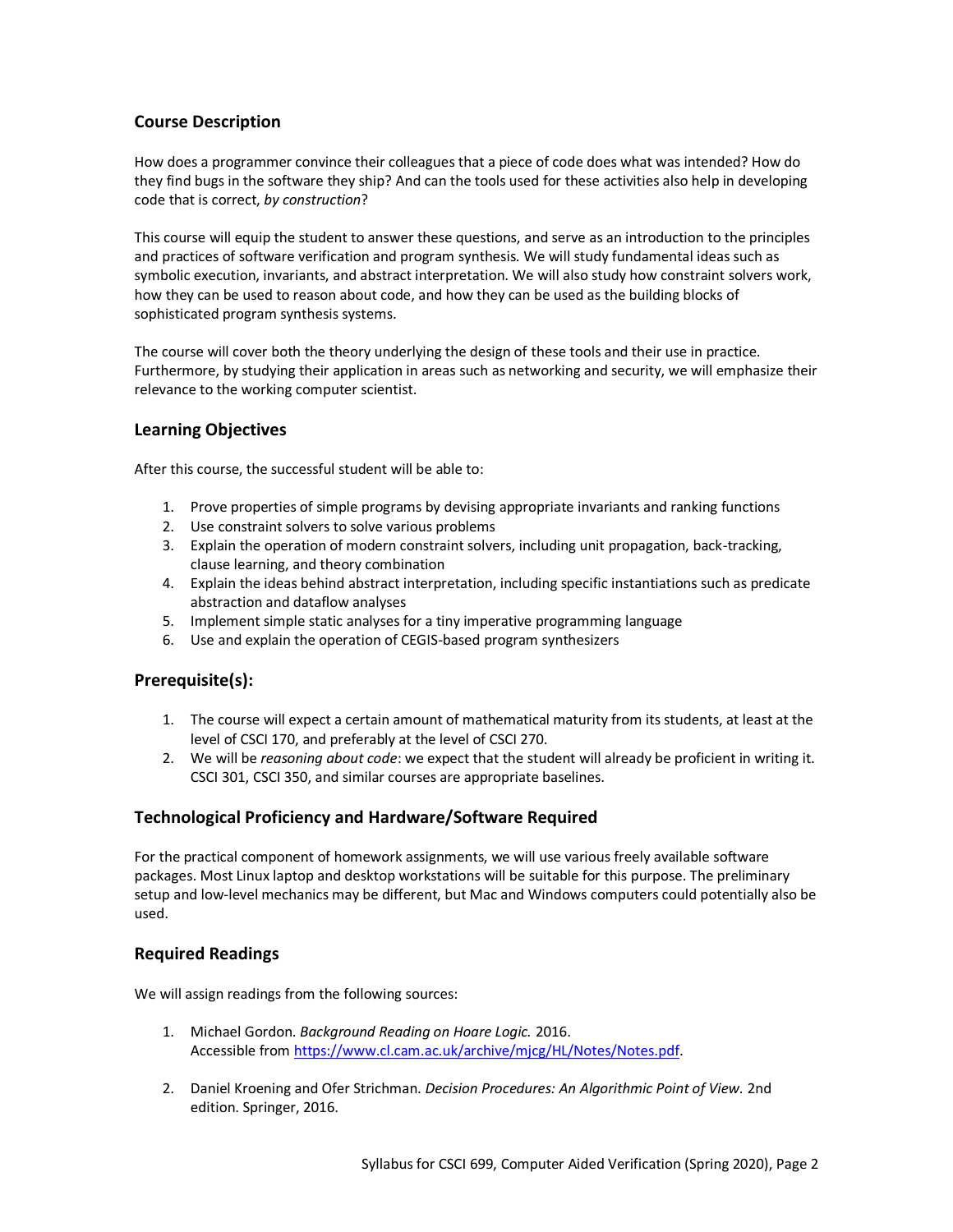The book may be accessed freely from within USC a[t http://link.springer.com/978-3-662-50497-0.](http://link.springer.com/978-3-662-50497-0) Supplementary material is available at [http://www.decision-procedures.org/.](http://www.decision-procedures.org/)

- 3. Anders Møller and Michael Schwartzbach. *Static Program Analysis.* Department of Computer Science, Aarhus University. 2018. Accessible fro[m http://cs.au.dk/~amoeller/spa/.](http://cs.au.dk/~amoeller/spa/)
- 4. Susan Horwitz. *Abstract Interpretation.* 2013. Accessible from [http://pages.cs.wisc.edu/~horwitz/CS704-NOTES/10.ABSTRACT-](http://pages.cs.wisc.edu/~horwitz/CS704-NOTES/10.ABSTRACT-INTERPRETATION.html)[INTERPRETATION.html.](http://pages.cs.wisc.edu/~horwitz/CS704-NOTES/10.ABSTRACT-INTERPRETATION.html)
- 5. Sumit Gulwani, Oleksandr Polozov, and Rishabh Singh. *Program Synthesis.* Foundations and Trends in Programming Languages, 2017. Accessible from [https://ieeexplore.ieee.org/document/8187066.](https://ieeexplore.ieee.org/document/8187066)

We will be supplementing this material with recent research papers.

# **Description and Assessment of Assignments**

- 1. There will be four homework assignments. Each assignment will include a theoretical component to assess conceptual understanding and a practical component to provide familiarity with using verification and synthesis tools on real programs. Homeworks will be done independently.
- 2. Students will complete a small research project over the course of the semester. This project can be done either individually or in groups of two. They can either:
	- a. Find a new application of the verification and synthesis techniques presented in class, or b. select a recent research paper and reimplement its algorithm.
	- At the end of the semester, they will submit a report and present their findings to the class.

Students are strongly encouraged to consult the instructor while selecting an appropriate research project. In addition to the initial project proposal and final project report and presentation, it is recommended that they regularly update the instructor with their progress, both over email and during office hours.

| <b>Assessment Tool (assignments)</b>                | <b>Points</b> | % of Grade |
|-----------------------------------------------------|---------------|------------|
| Assignment 1                                        | 100           | 20         |
| Assignment 2                                        | 100           | 20         |
| Assignment 3                                        | 100           | 20         |
| Assignment 4                                        | 100           | 20         |
| Research project (incl. presentation<br>and report) | 100           | 20         |
| ΤΟΤΑL                                               | 500           | 100        |

# **Grading Breakdown**

### **Assignment Submission Policy and Grading Timeline**

In case of late submissions, students will incur a penalty of 20% for each day after the announced deadline. Feedback will be provided on submissions within two weeks of the deadline.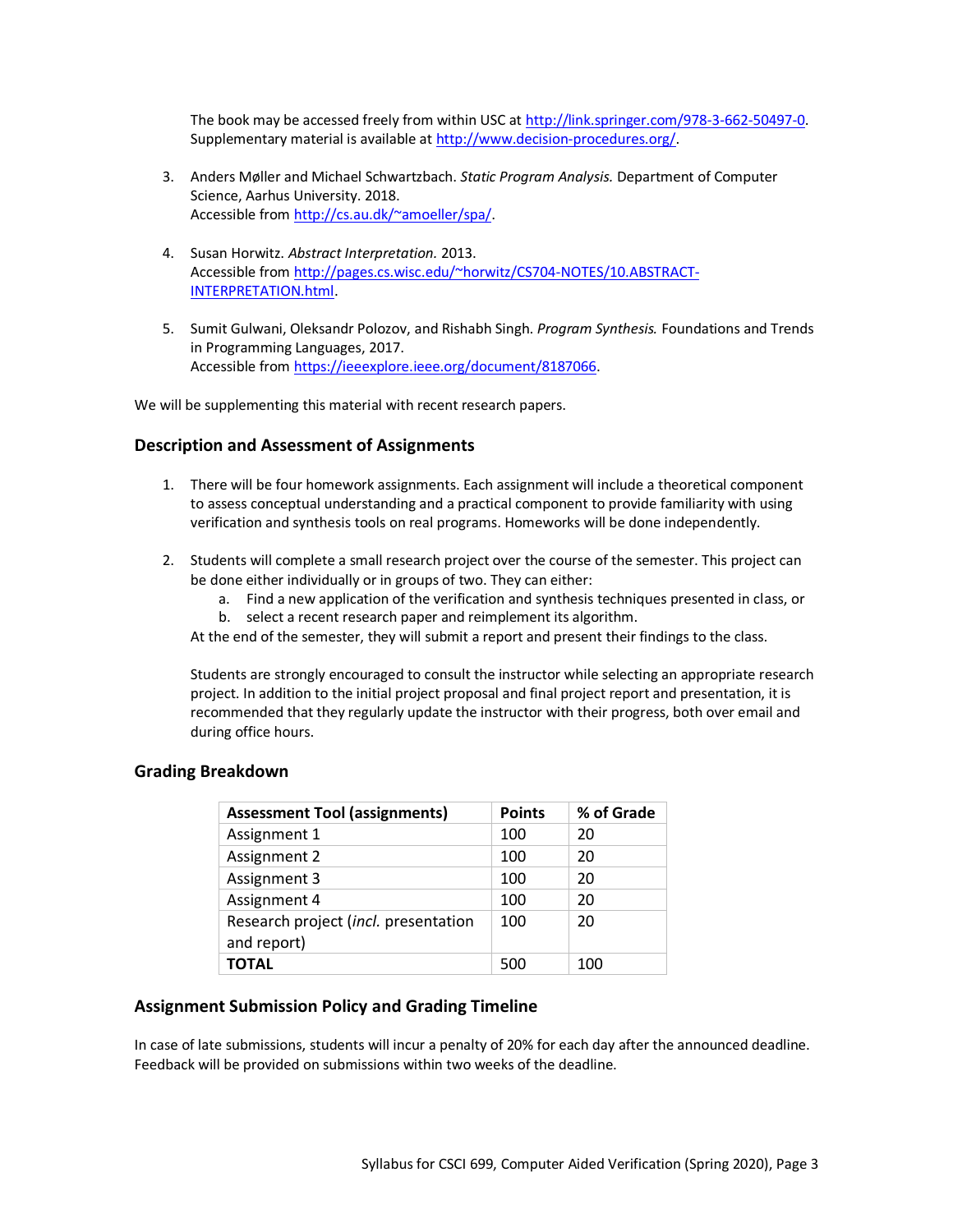# **Course Schedule: A Weekly Breakdown**

| Module 1        | <b>Techniques of Proof</b>                                                           |
|-----------------|--------------------------------------------------------------------------------------|
|                 | Reading: Chapters 1, 2 and 5 of (Gordon, 2016).                                      |
|                 | Lab: Verifying simple programs using the Boogie IVL                                  |
|                 |                                                                                      |
| Week 1          | <b>Course introduction</b>                                                           |
|                 | 1.<br>Logistics                                                                      |
|                 | Motivation, overview of concepts<br>2.                                               |
|                 | Pre-conditions, post-conditions and symbolic execution<br>3.                         |
| Week 2          | <b>Generalizing over execution paths</b>                                             |
|                 | 1. Inductive invariants and program correctness                                      |
|                 | 2. Verification conditions and the Boogie IVL                                        |
|                 | 3. Termination and ranking functions                                                 |
|                 | Homework 1 out                                                                       |
| Week 3          | Data-driven methods and applications                                                 |
|                 | Dynamically detecting likely invariants using Daikon (Ernst et al., ICSE 1999)<br>1. |
|                 | Inferring invariants using C2I (Sharma and Aiken, CAV 2014)<br>2.                    |
|                 | Verifying software defined networks using VeriCon (Ball et al., PLDI 2014)<br>3.     |
|                 |                                                                                      |
| <b>Module 2</b> | <b>Engines of Reason</b>                                                             |
|                 | Reading: Chapters 2, 3 and 4 of (Kroening and Strichman, 2016).                      |
|                 | Lab: Solving puzzles such as Sudoku, Kakuro, Numberlink and Slitherlink using Z3     |
|                 |                                                                                      |
| Week 4          | <b>Boolean satisfiability</b>                                                        |
|                 | Propositional logic, satisfiability, validity<br>1.                                  |
|                 | CNF formulas and Tseitin's transform<br>2.                                           |
|                 | 3.<br>SAT solvers: DPLL and unit propagation                                         |
|                 | Homework 1 due, homework 2 out                                                       |
| Week 5          | Satisfiability (contd.) and SMT                                                      |
|                 | 1. Horn-SAT and CDCL                                                                 |
|                 | 2. Theories and the SMT problem                                                      |
|                 | Notable theories: Integers, uninterpreted functions, arrays, bit-vectors<br>3.       |
|                 | Project proposals due                                                                |
| Week 6          | SMT (contd.) and applications                                                        |
|                 | DPLL(T) and Nelson-Oppen<br>1.                                                       |
|                 | Verifying deep neural networks using Reluplex (Katz et al., CAV 2017)<br>2.          |
|                 |                                                                                      |
| Module 3        | <b>Static Analysis and Abstract Interpretation</b>                                   |
|                 | Reading: Chapters 2, 5 and 9 of (Møller and Schwartzbach, 2018)                      |
|                 |                                                                                      |
| Week 7          | <b>Predicate abstraction</b>                                                         |
|                 | Predicate abstraction and software model checking<br>1.                              |
|                 | Counter-example guided abstraction refinement (CEGAR)<br>2.                          |
|                 | Verifying Windows device drivers using SLAM (Ball et al., PLDI 2001)<br>3.           |
|                 | Homework 2 due, homework 3 out                                                       |
| Week 8          | <b>Static analysis</b>                                                               |
|                 | Dataflow analysis<br>1.                                                              |
|                 | Pointer analysis<br>2.                                                               |
|                 | 3.<br>Constraint-based analysis                                                      |
| Week 9          | Basics of abstract interpretation (Horwitz, 2013)                                    |
|                 | Abstractions, concretizations and Galois connections<br>1.                           |
|                 | Transfer functions and widening operators<br>2.                                      |
|                 |                                                                                      |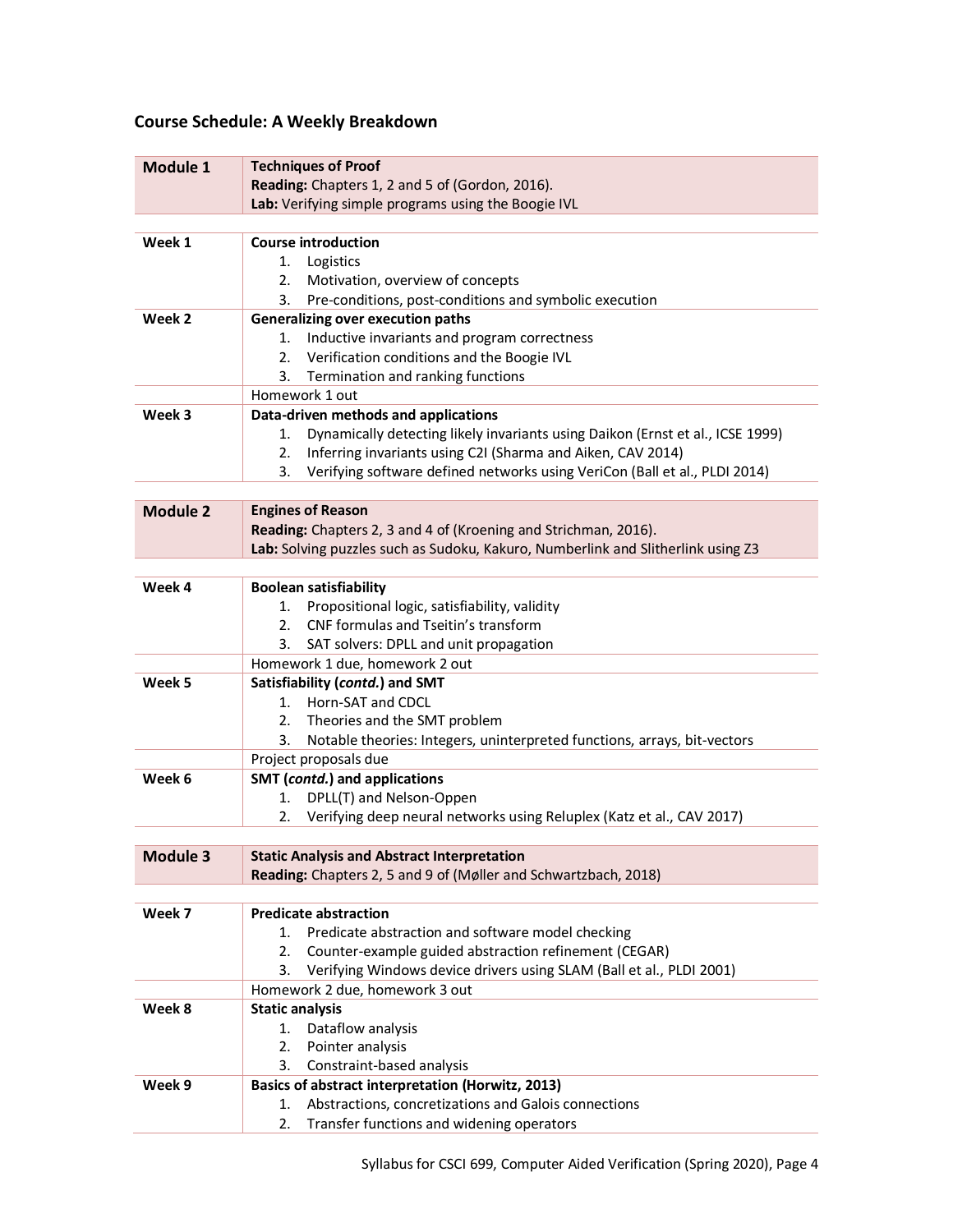| <b>Program Synthesis</b><br>Module 4<br>Reading: (Gulwani, Polozov and Singh, 2017)<br>Lab: Synthesizing program invariants using SyGuS<br>The program synthesis problem<br>Week 10<br>Specifying user intent: Input-output examples and logical formulas<br>$\mathbf{1}$ .<br>Encoding bias: Grammars and costs<br>2.<br>The syntax-guided synthesis (SyGuS) framework<br>3.<br>Homework 3 due, homework 4 out<br>Week 11<br><b>Designing solvers</b><br>1. Version spaces and counter-example guided inductive synthesis (CEGIS)<br>Enumerative, symbolic and stochastic search<br>2.<br>3.<br>Type-based program synthesis (Osera et al., PLDI 2015)<br>Week 12<br><b>Building applications</b><br>Program repair using S3 (Le et al., FSE 2017)<br>1.<br>Code generation using Chlorophyll (Phothilimthana et al., PLDI 2014)<br>2.<br>Proving termination using SyGuS (Fedyukovich et al., CAV 2018)<br>3.<br><b>Conclusion</b><br>Module 5 |
|--------------------------------------------------------------------------------------------------------------------------------------------------------------------------------------------------------------------------------------------------------------------------------------------------------------------------------------------------------------------------------------------------------------------------------------------------------------------------------------------------------------------------------------------------------------------------------------------------------------------------------------------------------------------------------------------------------------------------------------------------------------------------------------------------------------------------------------------------------------------------------------------------------------------------------------------------|
|                                                                                                                                                                                                                                                                                                                                                                                                                                                                                                                                                                                                                                                                                                                                                                                                                                                                                                                                                  |
|                                                                                                                                                                                                                                                                                                                                                                                                                                                                                                                                                                                                                                                                                                                                                                                                                                                                                                                                                  |
|                                                                                                                                                                                                                                                                                                                                                                                                                                                                                                                                                                                                                                                                                                                                                                                                                                                                                                                                                  |
|                                                                                                                                                                                                                                                                                                                                                                                                                                                                                                                                                                                                                                                                                                                                                                                                                                                                                                                                                  |
|                                                                                                                                                                                                                                                                                                                                                                                                                                                                                                                                                                                                                                                                                                                                                                                                                                                                                                                                                  |
|                                                                                                                                                                                                                                                                                                                                                                                                                                                                                                                                                                                                                                                                                                                                                                                                                                                                                                                                                  |
|                                                                                                                                                                                                                                                                                                                                                                                                                                                                                                                                                                                                                                                                                                                                                                                                                                                                                                                                                  |
|                                                                                                                                                                                                                                                                                                                                                                                                                                                                                                                                                                                                                                                                                                                                                                                                                                                                                                                                                  |
|                                                                                                                                                                                                                                                                                                                                                                                                                                                                                                                                                                                                                                                                                                                                                                                                                                                                                                                                                  |
|                                                                                                                                                                                                                                                                                                                                                                                                                                                                                                                                                                                                                                                                                                                                                                                                                                                                                                                                                  |
|                                                                                                                                                                                                                                                                                                                                                                                                                                                                                                                                                                                                                                                                                                                                                                                                                                                                                                                                                  |
|                                                                                                                                                                                                                                                                                                                                                                                                                                                                                                                                                                                                                                                                                                                                                                                                                                                                                                                                                  |
|                                                                                                                                                                                                                                                                                                                                                                                                                                                                                                                                                                                                                                                                                                                                                                                                                                                                                                                                                  |
|                                                                                                                                                                                                                                                                                                                                                                                                                                                                                                                                                                                                                                                                                                                                                                                                                                                                                                                                                  |
|                                                                                                                                                                                                                                                                                                                                                                                                                                                                                                                                                                                                                                                                                                                                                                                                                                                                                                                                                  |
|                                                                                                                                                                                                                                                                                                                                                                                                                                                                                                                                                                                                                                                                                                                                                                                                                                                                                                                                                  |
|                                                                                                                                                                                                                                                                                                                                                                                                                                                                                                                                                                                                                                                                                                                                                                                                                                                                                                                                                  |
|                                                                                                                                                                                                                                                                                                                                                                                                                                                                                                                                                                                                                                                                                                                                                                                                                                                                                                                                                  |
|                                                                                                                                                                                                                                                                                                                                                                                                                                                                                                                                                                                                                                                                                                                                                                                                                                                                                                                                                  |
|                                                                                                                                                                                                                                                                                                                                                                                                                                                                                                                                                                                                                                                                                                                                                                                                                                                                                                                                                  |
| Week 13<br><b>Student project presentations</b>                                                                                                                                                                                                                                                                                                                                                                                                                                                                                                                                                                                                                                                                                                                                                                                                                                                                                                  |
| Homework 4 due                                                                                                                                                                                                                                                                                                                                                                                                                                                                                                                                                                                                                                                                                                                                                                                                                                                                                                                                   |
| Student project presentations (contd.)<br>Week 14                                                                                                                                                                                                                                                                                                                                                                                                                                                                                                                                                                                                                                                                                                                                                                                                                                                                                                |
| Looking back and looking forward<br>Week 15                                                                                                                                                                                                                                                                                                                                                                                                                                                                                                                                                                                                                                                                                                                                                                                                                                                                                                      |
| 1. Course recap                                                                                                                                                                                                                                                                                                                                                                                                                                                                                                                                                                                                                                                                                                                                                                                                                                                                                                                                  |
| Discussion of future research directions<br>2.                                                                                                                                                                                                                                                                                                                                                                                                                                                                                                                                                                                                                                                                                                                                                                                                                                                                                                   |
| Project reports due                                                                                                                                                                                                                                                                                                                                                                                                                                                                                                                                                                                                                                                                                                                                                                                                                                                                                                                              |

# **Potential Project Ideas**

A small list of potential project ideas is attached below. Students are welcome to explore topics and papers not from the list, as long as they are related to the topic of the course and contain a strong research component. In any case, they are strongly encouraged to consult the instructor early and often, and keep him updated on their progress.

- 1. **Modeling the heap.** The toy programming languages used in the course will exclude pointers and dynamically allocated data (provided by the library functions malloc and free, and keywords new and delete). This limitation is not only pedagogical, as accurately describing the effects of these functions is an important research challenge in the field. *Separation logic* (O'Hearn et al., CSL 2001) is a particularly influential approach. One research project involves building solvers for various fragments of separation logic, such as that proposed by (Piskac et al., CAV 2014).
- 2. **Relational verification.** The view of verification taken in the course will mostly be whether each execution of a program individually satisfies some property. Unfortunately, this fails to capture many interesting program properties, including privacy (the output should not depend on some sensitive feature of the input) and robustness (small changes in the input should only trigger small changes in the output), where the property involves comparing the behavior of the program on two close-but-distinct inputs. Students can build program verifiers for such *hyper-properties*, basing their work on papers such as (Barthe et al., FM 2011).
- 3. **Symbolic execution and concurrency.** An important feature in the modern programming landscape is concurrency, where the program is composed of multiple threads which coordinate by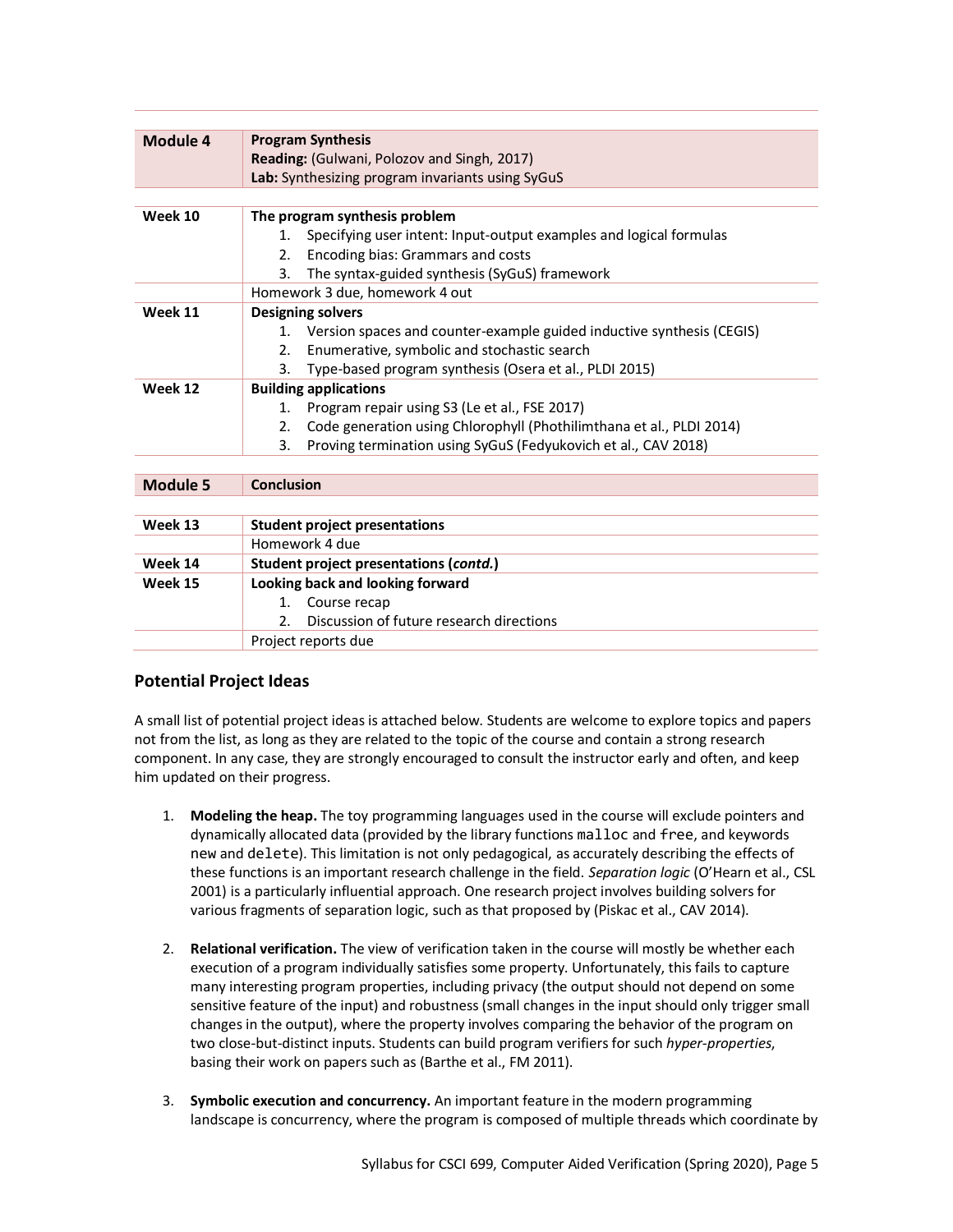mutating shared variables. Unfortunately, concurrent programs typically have a large number of possible thread interleavings, and this non-determinism makes symbolic execution hard. There is a wealth of research on analyzing such programs, for example (Wang et al., FSE 2009), which could form the basis of the course project.

- 4. **Min-UNSAT cores and maximum satisfiability.** The central problem we address in module 2 of the course is that of finding a satisfying assignment to a set of constraints. While a satisfying assignment is evidently immediately useful, reports of unsatisfiability clearly raise further questions. Users may wish to know: "*Why* was this problem instance unsatisfiable?", or in several applications, may wish to follow up with, "Can we *maximize* the number of satisfied constraints?" These questions naturally point to the problems of finding UNSAT-cores and of Max-SAT respectively. These problems are the topic of intense research, and students may wish to use an existing SAT solver as a black box, and reproduce recent algorithms such as (Neves et al., SAT 2015).
- 5. **Randomly sampling solutions and model counting.** One prominent assumption we make in our discussion of SAT solvers is that we are content with arbitrary satisfying assignments. However, in many cases, such as in the verification of probabilistic programs and several applications in machine learning, this is insufficient, and users would like an algorithm which *uniformly samples* from the set of satisfying assignments. The problem of random solution sampling is closely related to the problem of finding the *number* of satisfying assignments to a given formula; this latter problem is the famous prototype of the #P complexity class. As with the previous project idea, students may use an existing SAT solver as a black box, and attempt to reproduce the algorithms described in (Chakraborty et al., AAAI 2014) and related papers.
- 6. **Algorithms for synthesis.** Since the work on SyGuS, several new algorithms and frameworks have been developed for program synthesis. One important example has been the approach to combining top-down and bottom-up enumeration using a technique called *unification* (Alur et al., TACAS 2017). Another important question has been the notion of quantitative cost measures, such as the problem of finding the smallest or most high-performance solution. One algorithm is presented in (Hu and D'Antoni, CAV 2018). A third direction of research is in using learned syntactic features to accelerate the search for solution programs (Lee et al., PLDI 2018). Any of these papers would form a good basis for a course project.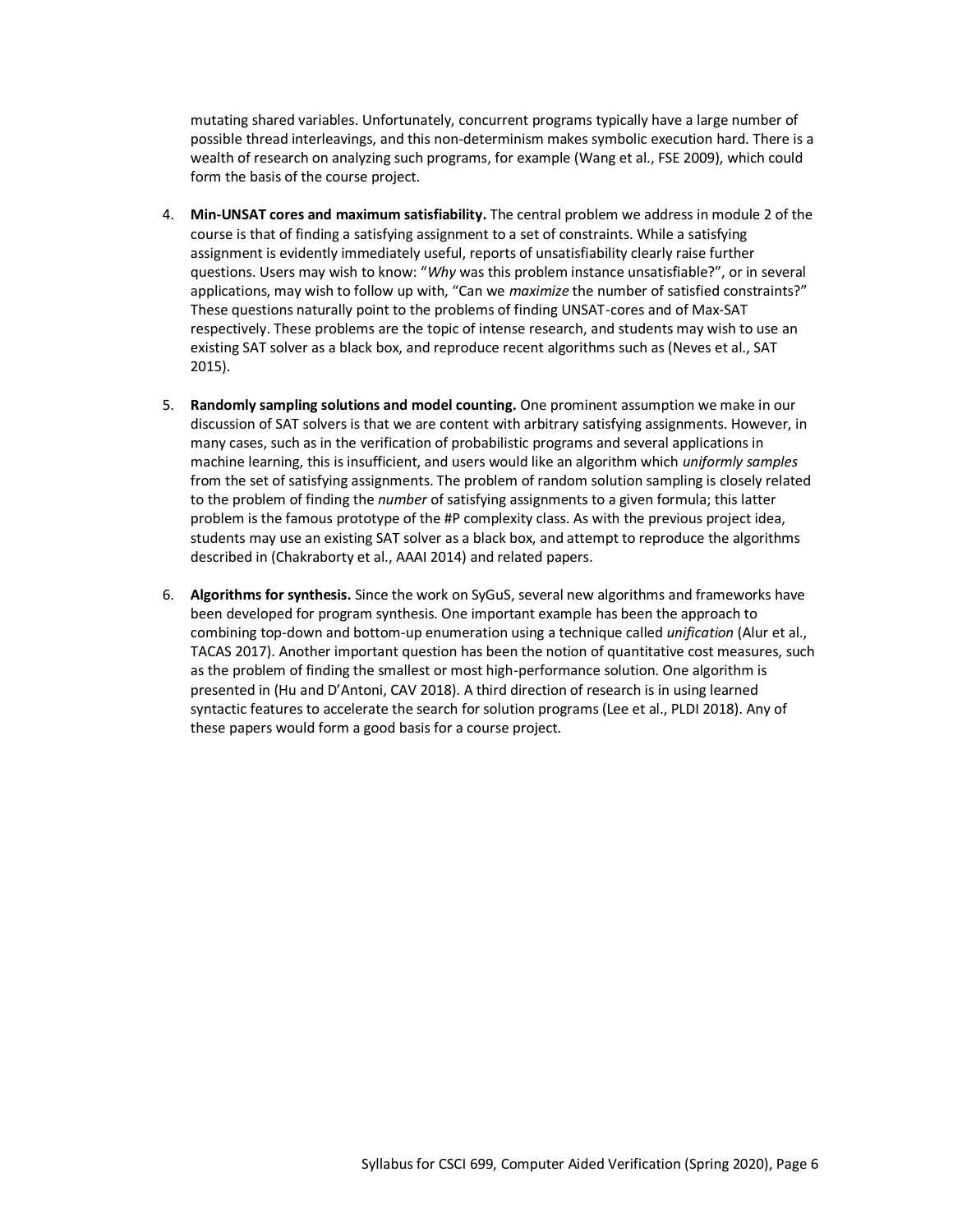# **Statement on Academic Conduct and Support Systems**

### **Academic Conduct:**

Plagiarism – presenting someone else's ideas as your own, either verbatim or recast in your own words – is a serious academic offense with serious consequences. Please familiarize yourself with the discussion of plagiarism in SCampus in Part B, Section 11, "Behavior Violating University Standards" [policy.usc.edu/scampus-part-b.](https://policy.usc.edu/scampus-part-b/) Other forms of academic dishonesty are equally unacceptable. See additional information in SCampus and university policies on scientific misconduct[, policy.usc.edu/scientific](http://policy.usc.edu/scientific-misconduct)[misconduct.](http://policy.usc.edu/scientific-misconduct)

### **Support Systems:**

*Counseling and Mental Health - (213) 740-9355 – 24/7 on call* [studenthealth.usc.edu/counseling](https://studenthealth.usc.edu/counseling/)

Free and confidential mental health treatment for students, including short-term psychotherapy, group counseling, stress fitness workshops, and crisis intervention.

*National Suicide Prevention Lifeline - 1 (800) 273-8255 – 24/7 on call*

[suicidepreventionlifeline.org](http://www.suicidepreventionlifeline.org/)

Free and confidential emotional support to people in suicidal crisis or emotional distress 24 hours a day, 7 days a week.

*Relationship and Sexual Violence Prevention and Services (RSVP) - (213) 740-9355(WELL), press "0" after hours – 24/7 on call*

[studenthealth.usc.edu/sexual-assault](https://studenthealth.usc.edu/sexual-assault/)

Free and confidential therapy services, workshops, and training for situations related to gender-based har[m.](https://engemannshc.usc.edu/rsvp/)

### *Office of Equity and Diversity (OED)- (213) 740-5086 | Title IX – (213) 821-8298* [equity.usc.edu,](https://equity.usc.edu/) [titleix.usc.edu](http://titleix.usc.edu/)

Information about how to get help or help someone affected by harassment or discrimination, rights of protected classes, reporting options, and additional resources for students, faculty, staff, visitors, and applicants. The university prohibits discrimination or harassment based on the following *protected characteristics*: race, color, national origin, ancestry, religion, sex, gender, gender identity, gender expression, sexual orientation, age, physical disability, medical condition, mental disability, marital status, pregnancy, veteran status, genetic information, and any other characteristic which may be specified in applicable laws and governmental regulations. The university also prohibits sexual assault, non-consensual sexual contact, sexual misconduct, intimate partner violence, stalking, malicious dissuasion, retaliation, and violation of interim measures.

### *Reporting Incidents of Bias or Harassment - (213) 740-5086 or (213) 821-8298* [usc-advocate.symplicity.com/care\\_report](https://usc-advocate.symplicity.com/care_report/)

Avenue to report incidents of bias, hate crimes, and microaggressions to the Office of Equity and Diversity |Title IX for appropriate investigation, supportive measures, and respons[e.](https://studentaffairs.usc.edu/bias-assessment-response-support/)

### *The Office of Disability Services and Programs - (213) 740-0776* [dsp.usc.edu](http://dsp.usc.edu/)

Support and accommodations for students with disabilities. Services include assistance in providing readers/notetakers/interpreters, special accommodations for test taking needs, assistance with [arc](http://dsp.usc.edu/)hitectural barriers, assistive technology, and support for individual needs.